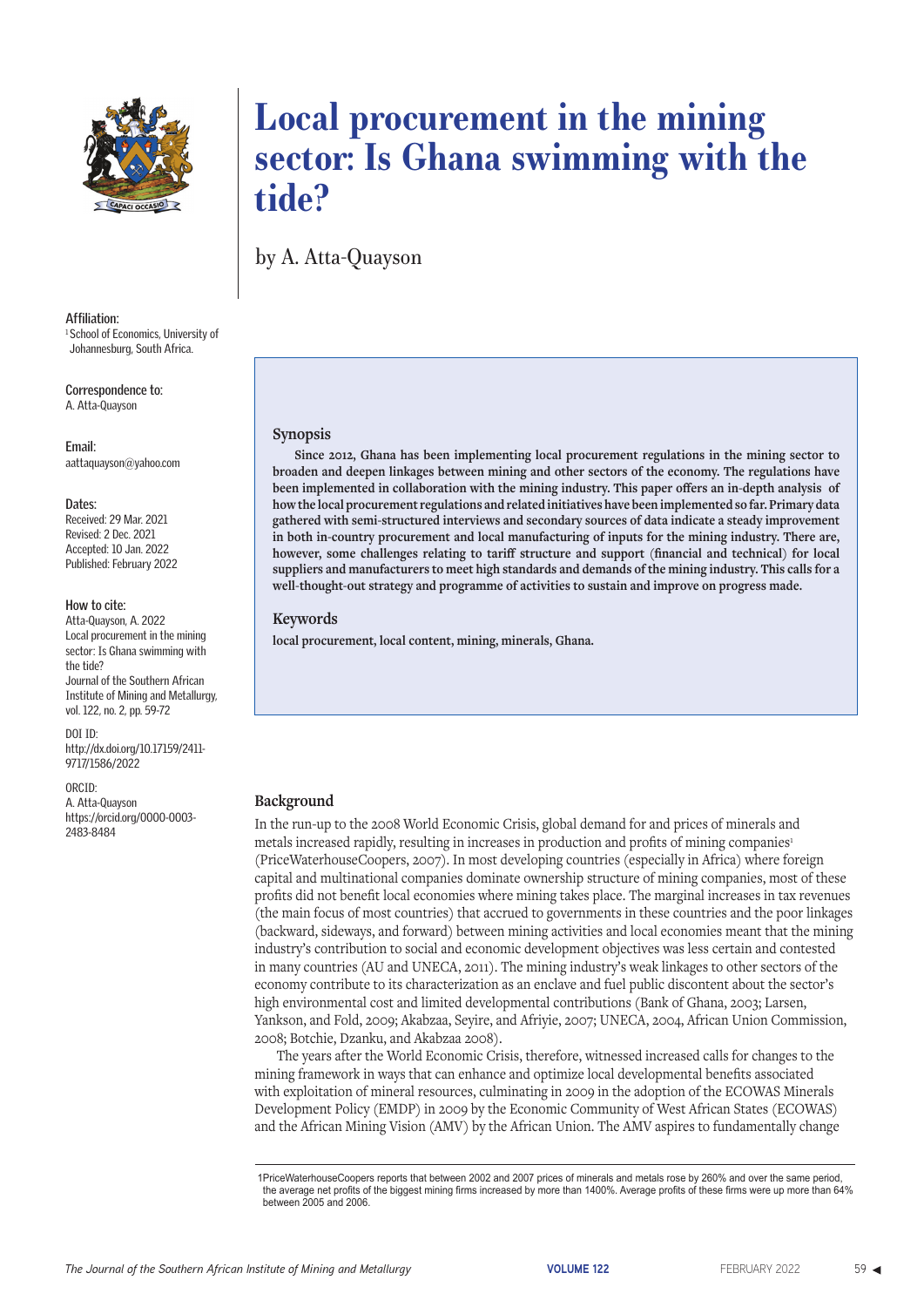the mining regimes operative on the continent, 'integrating the [mining] sector more coherently and firmly into the continent's economy and society' among other objectives (UNECA, 2011). The adoption of the EMDP and AMV reflected, and in other cases influenced, efforts and initiatives in many African countries to optimize local returns to mining sector activities. Increasing local procurement became one of key measures resource-rich countries adopted to increase the benefits to their economies from resource extraction, beyond securing optimal rents (royalties, taxes, shares, and other revenues) (AU and UNECA, 2011; Amoako-Tuffour, Aubyn, and Atta-Quayson, 2015). Although mining laws have historically required that preference must be given to local goods and services, they were largely not enforced. Over the past decade, however, there have been further regulatory provisions to enhance local procurement of goods and services in countries such as Burkina Faso, Ghana, Mali, Guinea, Senegal, South Africa, Tanzania, Zambia, and Zimbabwe.

Ghana's local procurement regulations in the mining sector (primarily Legislative Instrument 2173) were adopted in 2012 as part of six regulations approved by the government to give further meaning and support to the enforcement of the 2006 Minerals and Mining Law (Act 703). In the 2006 mining law, and its 1986 predecessor, there are provisions that prescribe for mining companies, in the conduct of their operations, to prioritize employment of Ghanaians and utilization of local goods and services. While mining companies prioritized employment of Ghanaians<sup>2</sup> as prescribed by the law, the situation with utilization of local goods and services left a lot to be desired. A report published by the World Bank, it is indicated that 'despite existing capacity and the potential to create further capacity … there is limited participation in mining supply chains by companies based in West Africa' and called on governments in the region 'to set the appropriate policy and regulatory contexts to encourage local procurement' in the mining sector' (World Bank, 2012, pp. viii-ix).

This paper is a follow-up from an earlier assessment on Ghana's approach to local content and value addition in both the mining and oil and gas sectors (Amoako Tuffour *et al*., 2015) and a more elaborate technical report on local content and value addition in Ghana's mining and oil and gas sectors by Atta-Quayson (2017) under the auspices of the African Centre for Economic Transformation's Africa-wide Local Content and Value Addition in Minerals, Oil and Gas Sectors project. Subsequent to these two reports, the author has critically followed developments in Ghana and on the continent regarding local procurement in the mining sector and engaged various stakeholders on the matter, providing the motivation for this paper. By focusing on the mineral sector alone, the paper aims at providing a more indepth assessment of how the 2012 local procurement regulations and related initiatives have been implemented so far. With the benefit of additional implementation years, this paper seeks to assess if the country is making good progress and what measures will be needed going forward to sustain the progress made. The current work thus contributes to the literature on local content and local procurement by analysing further institutional data and interviews, leading to actionable measures and policy recommendations that can help improve Ghana's local content and procurement initiatives.

### **Research methodology**

The epistemological objective of this study is to analyse the implementation of local content and local procurement regulations and related initiatives in Ghana in order to contribute to the growing literature on local content and local procurement; as well as offer novel recommendations to deepen linkages between the mining sector and other sectors of the economy. A mixed methods approach, comprising both quantitative and qualitative techniques, was therefore adopted for the study making use of both primary and secondary sources of data. Primary data was gathered using semi-structured interviews with key stakeholders in the minerals sector in person, by phone, and via email. Two rounds of interviews were conducted with representatives of mining companies, supply service providers, state regulatory agencies, NGOs, and academics. The first round took place in 2015/2016 as part of an Africa-wide eight-country project to compare local content in the minerals and oil and gas sectors undertaken by the African Centre for Economic Transformation (ACET). The other round of interviews with stakeholders was undertaken in 2019. The secondary sources of data relied on include journal articles, news articles, policy documents, laws, company reports, annual performance of mining sector reports by the Ghana Chamber of Mines (GCoM), the Minerals Commission's 2019 annual report, and institutional data among others. Following the analysis of the performance of the mining industry in relation to local procurement, the approach to local procurement in the oil and gas sector as well as successes chalked is briefly presented as a basis of identifying actionable measures and policy recommendations to improve local procurement in the mining sector.

### **Overview of the mining sector in Ghana**

Ghana is endowed with a wide range of mineral resources such as gold, bauxite, manganese, diamonds, iron ore, clays, salt, kaolin, mica, colombite-tantalite, chromite, silica sand, gravel, stone, quartz, and feldspar (Minerals Commission, 2014; USGS, 2016). The country's focus has been on traditional minerals (gold, manganese, bauxite, and diamonds), led by gold which has accounted for over 90% of mineral revenues and over a third of export revenues for two decades since the mid-1990s. In many African countries, including Ghana, pre-colonial and post-colonial mining have been undertaken largely by foreign capital and focused on a narrow range of minerals that serve as raw materials for western countries (Organization of African Unity, 1980). Consequently, mining has historically been undertaken largely as an enclave activity with few linkages to other sectors of the economy (Bank of Ghana, 2003; Larsen, Yankson, and Fold, 2009). During the mining sector reforms in Ghana and other developing countries (as part of the ERPs/SAPs), the World Bank advised African countries to focus on 'maximizing tax revenue from mining over the long term, rather than pursuing other economic or political objectives' (World Bank 1992, p. x). Consequently, the colonially-created mining regimes that perpetrate enclave mining have largely remained in Africa (AU and UNECA, 2011). Data on mining activities in Ghana mostly concerns traditional minerals, making an assessment of the sector's role and contribution to the economy usually focused on these minerals. Furthermore, available institutional data exists only for variables such as total production, foreign exchange earnings or export receipts, government revenues obtained from the sector, employment, and broad levels of local spend (irrespective of where these goods

<sup>2</sup>This notwithstanding, the Ghana Mineworkers Union has raised concerns about the widening gap in emoluments between what is paid to local workers and expatriates. even for equal work done. The Union has also expressed misgivings about growing casualization of workers in the industry.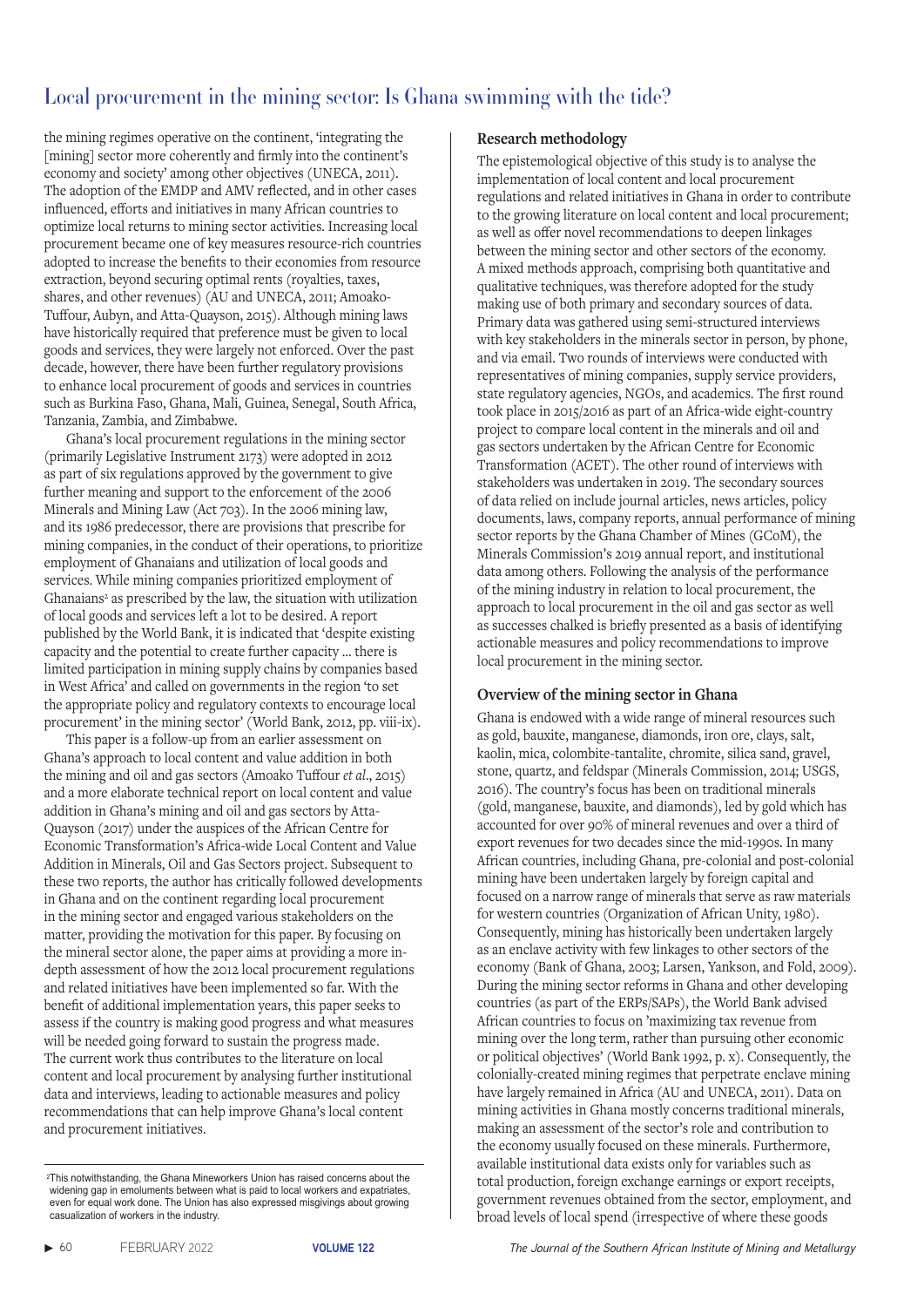and services are produced). In 2020 Ghana produced 4 million ounces of gold3 (down from 4.6 million ounces in 2019), 2.4 Mt of manganese4 (a decline by 56.2% from the 5.383 Mt produced in 2019), 25 292 carats of diamondss (down from 33,789 carats in 2019), and 1.162 Mt of bauxite (up from 1.116 Mt), contributing 7.5% per cent to Ghana's GDP (Ghana Chamber of Mines 2021). The mining sector's contribution to domestic revenue (primarily through corporate income taxes, mineral royalties, and employee income tax) increased marginally from GHC4.013 billion in 2019 to GHC4.172 billion in 2020, constituting 18.1% (*ibid*.) in 2020. Proceeds from exports of minerals amounted to US\$6.998 billion (up from US\$6.678 billion in 2019) and accounted for 48.4% of merchandise exports in the year (*ibid*.).

According to the GCoM, the total expenditure on non-energy goods and services procured by member companies from incountry suppliers and manufacturers amounted to US\$2.7 billion in 2020, while their spend on consumables directly imported by the mines, as well as capital expenditures, amounted to US\$194.2 million and US\$450.4 million respectively in 2020 (Ghana Chamber of Mines, 2021). While a relatively substantial amount is spent on goods and services procured locally, many of these goods and services are imported. In 2020, members of the Chamber of Mines directly employed 8760 workers (down from 10 109 in 2018 and 20 268 in 2012), most of them Ghanaians (Ghana Chamber of Mines, 2021, 2019). The fast-dwindling direct employment in the sector is a result of staff retrenchments and increasing casualization of employment occasioned by miners such as AngloGold-Ashanti, Goldfields Ghana Limited, and Golden Star Resources over the period. In 2020, producing members of the Chamber engaged 25 603 contractors or casual workers (Ghana Chamber of Mines, 2021), more than three times the number directly employed. The resort to staff retrenchment and casualization has been protested (often violently) by workers, the Ghana Mineworkers Union, and other civil society organizations. Casualization affects not only quality of work, remuneration, and security, but also government revenues.

The relatively low level of contribution by the minerals sector to the GDP (7.5% in 2020) and employment raises concerns of ordinary Ghanaians as well as the government as far as developmental benefits from the mining sector are concerned (Atta-Quayson, 2017). Even though GCoM asserts that the sector's contributions to taxes and foreign exchange are on the high side, the government differs in opinion. In May 2018, the Vice President indicated that the country obtains little benefit from its mineral wealth and called for a review of the mining fiscal regime6, expressing surprise that the country had earned almost nothing in dividends since 2012 from its 10% stake in most mines

4The decline was due to a directive by the government to the only firm that produces manganese to stop operations, which led to suspension in production in the first quarter of 2020 (*ibid*.).

5Production of diamonds by the only large-scale producer has been on suspension (*ibid*.)

 $^{\rm 6}$ In 2011 the government reported in its 2012 budget statement that recent studies revealed that the country loses about US\$36 million each year through transfer pricing (Government of Ghana, 2011). The GCoM disputed this claim. Transfer pricing regulations have since been passed but non-availability of regional prices of goods and services impedes implementation of the regulations. The budget statement further noted that even though gold prices reached their peak levels ever in recent times, the country did not benefit at all from the price hikes (*ibid.*).

(Dontoh, 2018). The Vice President also noted that 'we have now begun conversations about the process of making sure every single bar of gold leaving our shores is *properly weighed, tested, valued and accounted for*', adding that the government was considering a legislation that requires at least 50% of annual gold output to be refined locally within five years (emphasis added) (Kpodo, 2018). The Minister for Mines' remarks when announcing planned special audits of mining operations in the country also highlight widespread discontent among the populace and government over the benefits that accrue to the country from mining.

'*The mining sector is an important contributor to the economy of this country but we have been short-changed for a long time now. As a government, we feel strongly that our royalties, taxes and rents have not been properly recorded and accounted for, so we are going to do an audit of all companies that engage in mining to be able to determine the real picture on the ground to be able to reverse this ugly trend' (Ngnenbe, 2018)*.

The case with foreign exchange earnings is no different. Cognizant of the imperative on the part of mineral right holders to service loans, pay dividends, and procure inputs and equipment, Section 30 of the Minerals and Mining Act of 2007 (Act 703) allows mining companies to retain a percentage of their export revenues in offshore accounts to meet these exigencies, for which foreign exchange 'would otherwise not be available without the use of the earnings'. The exact percentage to be retained offshore must be negotiated, but the law requires that it should not be less than 25% and therefore can go as high as 80% (for most companies) and previously pre-negotiated 100% for companies with development agreements such as Newmont. In lieu of this, only a fraction of mineral export revenues are returned to Ghana and for the year 2020 the Chamber of Mines reported that its producing members returned 71% cent of their revenues to Ghana (Ghana Chamber of Mines, 2021). In 2013, the Public Accounts Committee of Parliament expressed shock during a public hearing that on average mining companies retain 80% of their export revenues in offshore accounts (Arku, 2013) . While the GCoM disputed the claim, concerns about the foreign exchange retention policies in the mining sector continue to linger.

### **Local procurement: Conceptual and analytical framework**

The idea and importance of local procurement can be linked to the generalized approach to linkages theory by Hirschman, which promotes industries with strong interdependence or linkages to other sectors of the economy (Hirschman, 1958, 1977). Linkage in this context was defined as 'investment generating forces that are set in motion, through input-output relations, when productive facilities that supply inputs to that line or utilize its outputs are inadequate or non-existent' (Hirschman, 1977, p. 72). Though historically the mining sector has not had sufficient linkages to other sectors of the economy, resulting in the enclave characterization of the sector or the enclave thesis (Bloch and Owusu, 2011; Hanlin 2011), there has been strong interest in this area by resource-endowed countries over the past decade, focusing mainly on local procurement. The World Bank, in collaboration with West African governments and players in the mining industry, produced an analytical framework for assessing progress in expanding local procurement in the mining sector (World Bank, 2012).

The framework categorizes suppliers of goods and services to the mines based on four key factors: participation of citizens (in ownership, management and employment of supplying

<sup>&</sup>lt;sup>3</sup>The large-scale sub-sector contributed 2.847 million ounces (representing a drop by 4.8% from the 2019 level) while the small-scale sub-sector contributed 1.175 million ounces (down from 1.588 million ounces in 2019) (Ghana Chamber of Mines, 2021)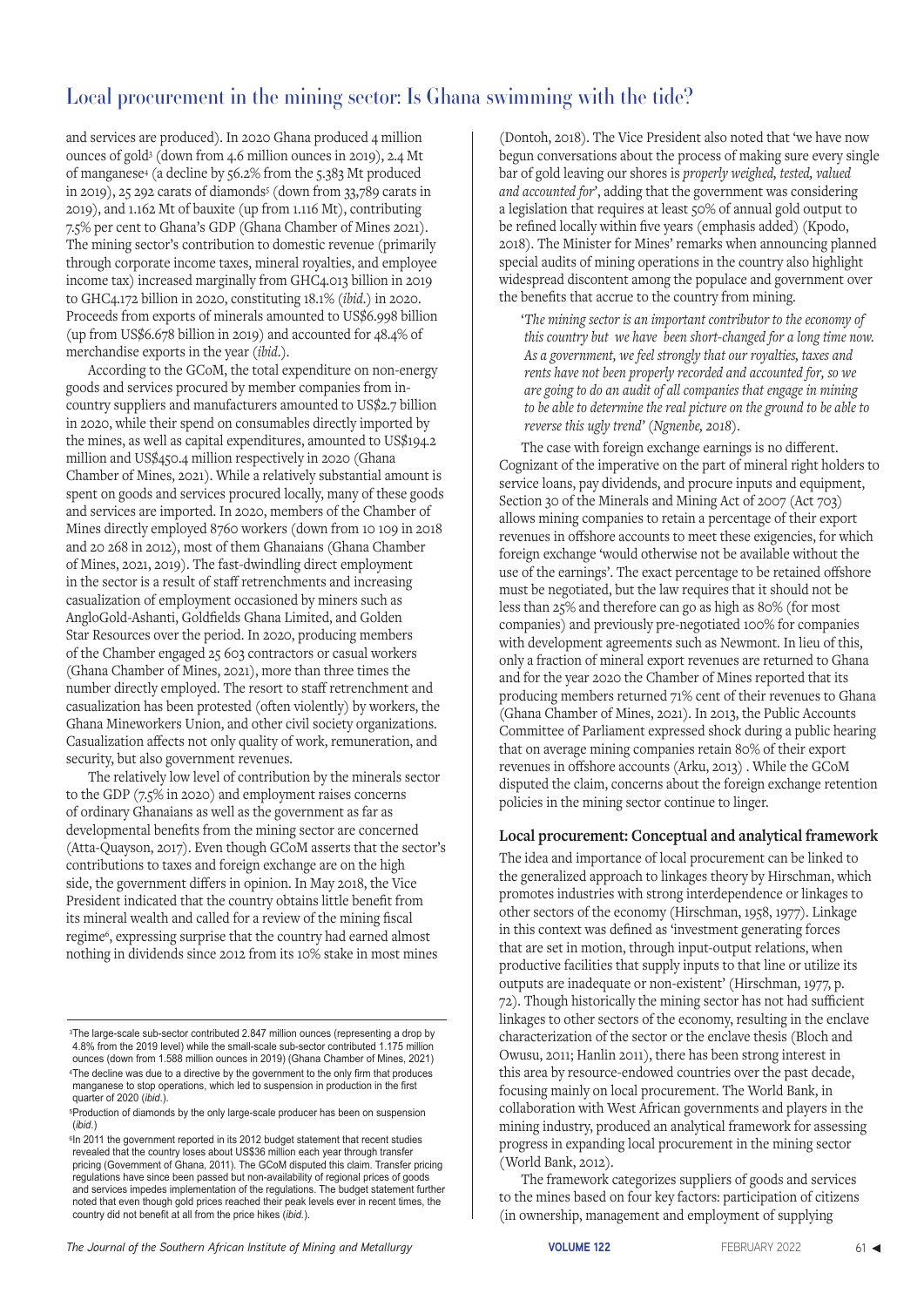firms), extent of value add that take place locally, proximity of the supplying firm to the mine, and the size of the supplying firm (Figure 1).

### **Optimizing developmental returns from mining and local procurement/content policies in Africa**

In the aftermath of the first boom in commodity prices in the 21st century (Conceicao and Marone, 2008) which eased following the World Economic Crisis in 2008, there has been a marked rise in the adoption of local procurement and local content policies and regulations in resource-dependent developing countries. Characterized as 'the greatest commodities boom in recent history' (Conceicao and Marone, 2008, p. 2), it was fuelled by strong demand by China and other emerging countries, spanning a longer period and affecting more commodities. In the process, it raised awareness among governments and citizenry on the insufficiency of developmental returns that accrue from the exploitation of their resource endowment. In Africa, the UNECA and AfDB organized what they described as the 'Big Table' in 20077 to discuss how to enhance the developmental benefits from the exploitation of natural resources (especially mineral resources) on the continent. This was followed by a Ministerial Conference in 2008 which adopted the Africa Mining Vision (AMV) and affirmed 'commitment to prudent, transparent and efficient development and management of Africa's mineral resources to meet the MDGs, eradicate poverty and achieve rapid and broad-based sustainable socio-economic development' (AU and UNECA, 2011, p. 5).

At the heart of the AMV, adopted by AU Heads of State and Government in February 2008, was the need to the transform the mining sector from 'colonially-created enclave features' by 'integrating the sector more coherently and firmly into the continent's economy and society' (AU and UNECA, 2011, p. 9). Among the various strategies offered by the AMV in pursuit of its objectives is the optimization of mineral-based linkages through local procurement and local content policies and regulations. Since the adoption of the AMV, regional blocs and mineralrich countries have taken steps towards the transformation of operative mining regimes with the aim of optimizing the developmental benefits through the design and implementation

of local procurement and local content policies and regulations, among others.

The Economic Community of West African States adopted the ECOWAS Minerals Development Plan (EMDP)<sup>8</sup> in May 2011 in line with the AMV and which sought to, among other things, support Member States to adopt local procurement and local content policies as a means of increasing local procurement of goods and services, technology transfer, and development of local entrepreneurship. About a decade prior to both the AMV and EMDP, the Southern African Development Community (SADC) had developed in 1997 a regional mining protocol which came into force in 2000 and sought, among other things, to share information among member countries and enhance the technological capacity of the mining sector. In 2006, the SADC was supported by the UNECA to develop a framework to harmonize mining policies, standards, legislative and regulatory instruments within the region.

Following the adoption of the AMV, the University of Cape Town and the Open University implemented the Making the Most of Commodities Programme (MMCP). The MMCP produced about a dozen working papers that described the state of affairs regarding linkages between the commodities sector (copper, diamonds, gold, oil and gas, mining services, and timber) and the local economies in eight African countries (Angola, Botswana, Gabon, Ghana, Nigeria, South Africa, Tanzania, and Zambia) (Kaplinsky, Morris, and Kaplan, 2011; Morris, Kaplinsky, and Kaplan, 2012). Although the MMCP sought to challenge the 'enclave thesis' and the 'negative view of the commodities sector' on the continent, most of the papers produced rather affirmed the weak linkages and poor developmental returns that accrue to African countries from the exploitation of their natural resources. One of such papers which focused on the entire continent

<sup>7</sup>The Big Table was a meeting of ministers and senior officials from 11 mineral-rich African countries and representatives of the African Union, among other experts. <sup>8</sup>The adoption of the ECOWAS Minerals Development Policy followed an adoption of the ECOWAS Directive on the harmonization of guiding principles and policies in the mining sector in 2009, which also called on Member States with local content relevant sections.



Source: World Bank (2012)

**Figure 1—Local procurement analytical framework**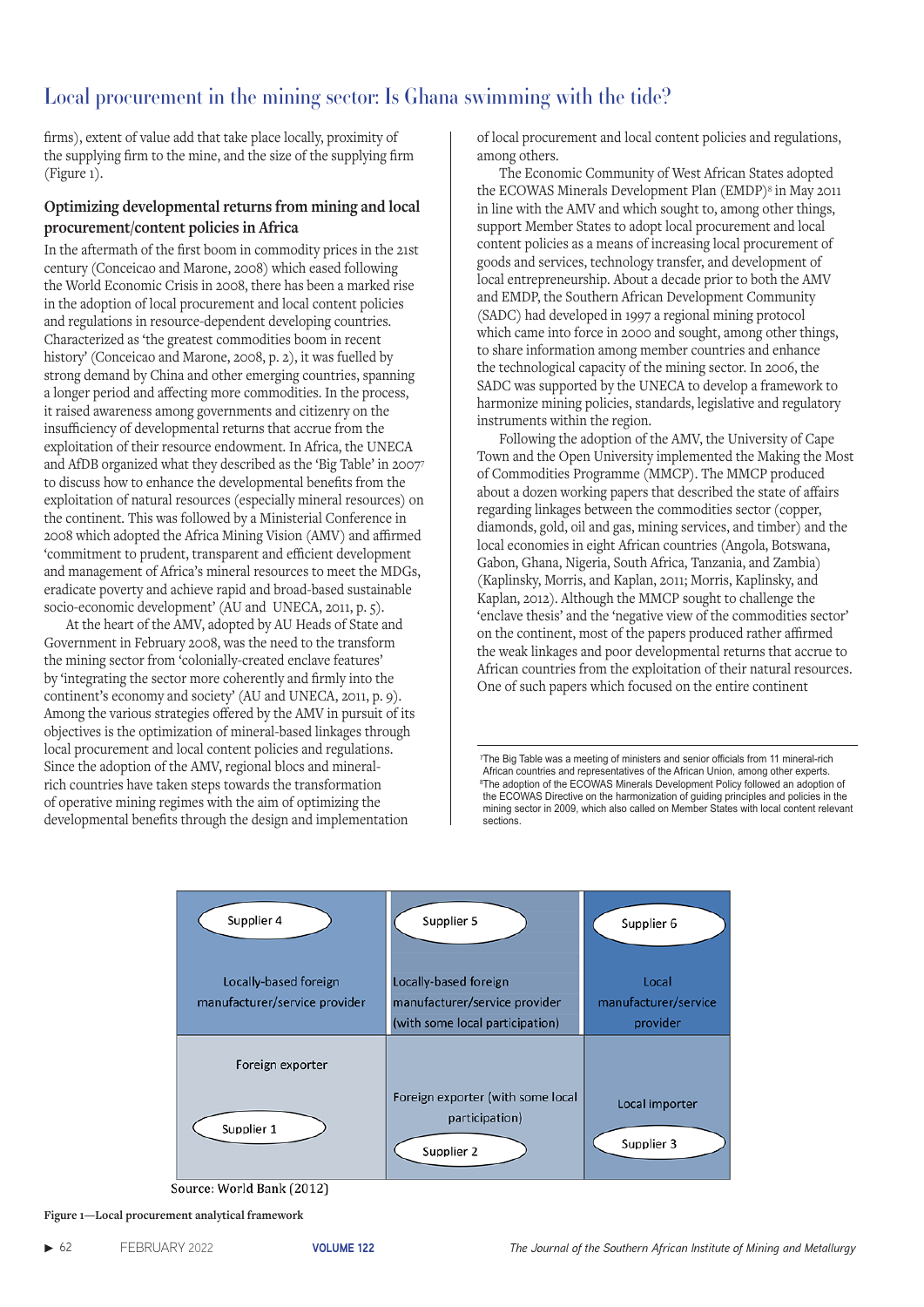concluded that local suppliers are seldom used, resulting in nondevelopment of an indigenous service and supply sector to any significant extent outside of Ghana and South Africa (Hanlin, 2011). The author cites, among other reasons, the multinational nature of extractive companies operating in Africa and the endemic systems existing in these companies that predetermine procurement routes as responsible for the situation, effectively excluding the relatively well-developed South African mining service sector from engaging in a significant proportion of the procurement process (*ibid.*).

The MMCP concluded that 'policy in both the private and public realm was a prime factor holding back the development of linkages' and in order to deal with the problem required the closing of three sets of misalignments between policy and practice: within the corporate sector, within the public sector, and between the public and other stakeholders involved in linkage development (Kaplinsky, Morris, and Kaplan 2011; Morris, Kaplinsky, and Kaplan, 2012). The authors further identify and discuss three contextual factors that influence the breadth and depth of linkages: ownership, infrastructure, and capabilities. A couple of years following the implementation of the MMCP, the African Centre for Economic Transformation undertook an eight-country (Burkina Faso, Ethiopia, Ghana, Mozambique, Namibia, Nigeria, South Africa, and Zambia) comparative study on local content in the mineral and oil and gas sectors, focusing on trends in company responses to emerging policies and regulatory frameworks (African Centre for Economic Transfromation, 2017). The study observed that among the eight countries Nigeria and South Africa had pursued with varying success local content and value addition longer than the other countries. Using a four-pillar definition for local content, it was found that while all study countries had requirements in place for local procurement and employment, only a few had requirements for local ownership (usually via the state) and use of local financial institutions.

Local procurement policies and regulations in the mining sector are not an entirely new phenomenon. The Provisional National Defence Council Law 153 of 1986 had a provision with the title 'Preference for local products and employment of Ghanaians' which require mining firms to give preference in employment of Ghanaians, materials and products made in Ghana, and service agencies located in Ghana, 'to the maximum extent possible and consistent with safety, efficiency and economy'. However, these first-generation local procurement provisions in the mining sector could not either be effectively enforced or yield the desired outcome for various reasons. For example, in Ghana, the same law which had local procurement provisions also provided exemptions from import duties and other taxes on imported products and materials required for mining operations. Coupled with a weak manufacturing sector and economy-wide challenges (relating especially to infrastructure, technology, and finance), it is understandable why first-generation local content provisions could not be enforced or produce expected outcome.

Over the past decade, a new generation (second generation) of local procurement policies and regulations has emerged as a means of optimizing developmental returns from mining by way of expanding and deepening linkages between mining and other sectors of mineral resource-rich economies. Thanks to the two main factors that have contributed to their emergence – a poor record relating to the enclave thesis of mining industry and lopsided benefit-sharing regimes in favour of largely foreign mining firms (ACET, 2017) – the second generation of local procurement policies and regulations seem to have found favour

with mining companies and better prospects. The AMV, which has been influential in these policies and regulations, has been widely and openly welcomed by mining companies who have pledged their commitment to its realization. In February 2016, an African Mining Vision Compact was forged between industry and African governments on the sidelines of the 2016 'Investing in African Mining Indaba' in South Africa (Kotze, 2016) . Given that local procurement is at the heart of the AMV, the gesture illustrates favour with the industry, which is interested in improving its image. While this is welcome and necessary for the success of the second-generation of local procurement policies and regulations, it is not sufficient. What is needed is regular assessment of how the secondgeneration local procurement policies and regulations are being implemented, continuing challenges, and how best to resolve them.

In the last few years, there has been a growing interest in and focus on how these policies and regulations have been designed and implemented, bringing to the fore a number of issues and perspectives that affect their success. Kragelund (2017) offers an assessment of local content policy implementation in Zambia focusing on relevant policies at the macro-, meso-, and micro-level, noting the limited effect of these policies due to poor alignment with the broader legal practices in the sector. The study further identifies a lack of clear definition of local content, voluntarism, inclusion of a small proportion of mines and suppliers, and inadequate support of political and economic elites in the country (Kragelund, 2017). Kragelund (2020) further illustrates how efforts by the Zambian government to rank higher on the Doing Business Indicator has influenced the government policies that are inimical to broadening and deepening linkages through the implementation of local content policies in the mining sector. The study further identifies an imbalanced power relationship in favour of multinational mining companies against the Zambian state, which weakens the state's bargaining power when negotiating terms of investment agreements (Kragelund, 2020).

In a two-country case study involving Ghana and the Democratic Republic of Congo (DRC), Geenen (2019) challenges two mainstream assumptions about local content literature regarding creation of production linkages following the provision of an enabling environment by the state and the thinking that local content is beneficial for local people. The study finds that power holders use local content as political instruments to enhance accumulation of profits and control of resource rents, citing the complex political circumstances within which these policies are implemented (Geenen, 2019). In the two countries, employment opportunities and contracts were found to have been handed to political elites unfairly and largely as a means to winning local legitimacy, gaining a social license to operate, and compensating for environmental pollution. Such a phenomenon, though unfortunate, inimical to local content policies, and needing to be addressed, is not surprising as it reflects the widespread patronage and competitive clientelist political settlements that characterize many developing countries, including Ghana and the DRC.

Greenen's (2019) study further reflects the considerable potential for corrupt practices in the pursuit of local content. Similar findings have been made by Kalyuzhnova and Belitski (2019) who demonstrate, using an econometric approach, that implementation of local content policies in Kazakhstan facilitates corrupt behaviour. The dangers of corrupt behaviour in the pursuit of local content are discussed by Lima-de-Oliveira (2020) using the Petrobas scandal as a case which involved billions of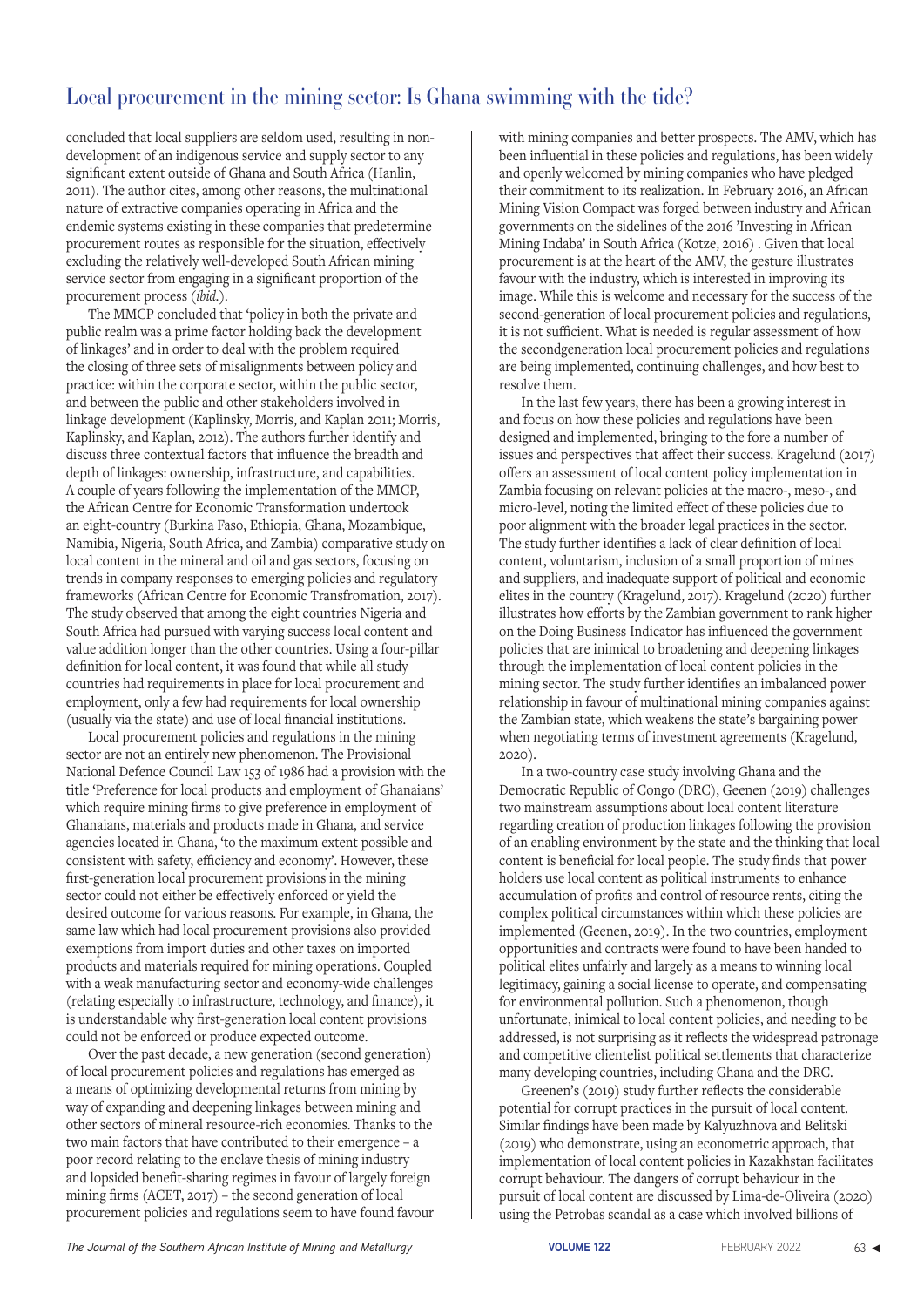dollars in kickbacks and resulted in the country's wealthiest businessmen and former politicians such as the former president, former speaker of parliament, former finance minister, and former governor of Rio de Janerio being jailed. The study finds that following the revelation of the corrupt behaviour associated with the country's implementation of local content policies, many of the local content-related programmes and requirements have either been dismantled or severely cut since 2017 (Lima-de-Oliveira, 2020).

Despite the concerns with corruption as discussed above, there is a glimmer of hope as initial findings from the implementation of local content in Ghana's oil and gas sector have been largely positive and demonstrative of the potential of local procurement initiatives. Ayanoore (2020) demonstrates that a resource nationalist government can effectively collaborate with pro-local content elites to establish strict local procurement targets and effectively enforce them to broaden and deepen linkages between the oil sector and the broader Ghanaian economy. At the heart of this feat was the institutionalization of the Local Content Committee made up of a range of stakeholders united by the need to achieve greater local content targets in the oil and gas sector (Ayanoore, 2020). By the end of 2016, just about three years from the passage of local content and local participation regulations, the government reported high local participation among the four categories of firms in the upstream value chain defined by the law: primary contractor, tier 1 subcontractor, tier 2 subcontractor, and tier 3 subcontractor. Despite the high financial and technical requirements of the primary contractor and tier 1 subcontractor categories, the government 'lobbied' IOCs to pre-finance 5% participating equities of local firms (leading to the establishment of 10 E&P equity partnerships between IOCs and Ghanaian firms) while 87 local firms were engaged in joint ventures by international service companies. The other two categories, requiring lower financial and technical capabilities, were dominated by Ghanaian companies (Ayanoore, 2020).

### **Overview of Ghana's local content and procurement regulations and other initiatives**

Ghana's Minerals and Mining Policy calls for the promotion of 'linkages (backward, forward and side-stream) to minerals produced in the country to the maximum extent possible' (Government of Ghana, 2015). In 2012, Ghana's parliament adopted a set of six regulations 'to give meaning' to a law passed six years earlier. Among these regulations were three that are related to local content in the mining sector: Minerals and Mining (General) Regulations, 2012 (LI2173), Minerals and Mining (Support Services) Regulations, 2012 (LI2174), and Minerals and Mining (Licensing) Regulations, 2012 (LI2176). Whereas the general regulations (LI2173) remain the key local procurement regulations, the support services regulations (LI2174) and licencing regulations (LI2176) have some consequences for local content in the mining sector. The licensing regulations enforce key aspects of the general regulations on various prospective licensees, such as their proposals regarding procurement of local goods and services and the employment and training of Ghanaians in the mining industry.

The support services regulations, on the other hand, outline procedures for registering with the Minerals Commission as mine support service providers, classify mine support service providers into two categories (A and B), and stipulate benefits available to registered service providers. While class A mine support services are open to both Ghanaians and non-Ghanaians, Class B mine support services are reserved exclusively for Ghanaians. Class A support services are much broader and deeper in terms of linkages to the mining sector than Class B (Table I). The support services regulations offer different benefits or concessions to the two categories of service providers. Class A providers are eligible for concessionary (lower) import duties in respect of importation of mining inputs or items on the Mining List9, immigration quotas in respect of expatriate personnel (this also applies to mineral right holders), and receipt of payment for services rendered in foreign

#### *Table I*

### **Comparison between Class A and Class B mine support services**

| Class A mine support services                                                                                                                                                      | Class B mine support services                                                                                                         |
|------------------------------------------------------------------------------------------------------------------------------------------------------------------------------------|---------------------------------------------------------------------------------------------------------------------------------------|
| Contract mining services: topsoil and waste removal,<br>drilling and blasting, excavating and haulage of ore to plant on<br>turnkey basis                                          | Contract mining services for small-scale mining: mining and processing of<br>ore, reclamation, revegetation, management of operations |
| Mining and ancillary construction services or civil works such as<br>construction of heap leach pads, haulage roads, tailings storage facilities,<br>and water storage facilities. | Haulage services to and from mine sites, including the transportation<br>of personnel                                                 |
| Assay laboratory services                                                                                                                                                          | Other mining services specified by the Commission such as health care, air                                                            |
| Drilling and blasting services                                                                                                                                                     | haulage, catering or camp management, and security services                                                                           |
| Mining consultancy services                                                                                                                                                        |                                                                                                                                       |
| Mining exploration services                                                                                                                                                        |                                                                                                                                       |
| Supply of mining equipment and spare parts                                                                                                                                         |                                                                                                                                       |
| Fabrication of equipment and manufacturing of components and<br>consumables such as explosives, hydraulic components, activated<br>carbon, sodium cyanide, and lime                |                                                                                                                                       |
| Other mining services specified by the Commission such as health care,<br>air haulage, catering or camp management, and security services                                          |                                                                                                                                       |

Source: Minerals and Mining (Support Services) Regulations, 2012 (LI2174)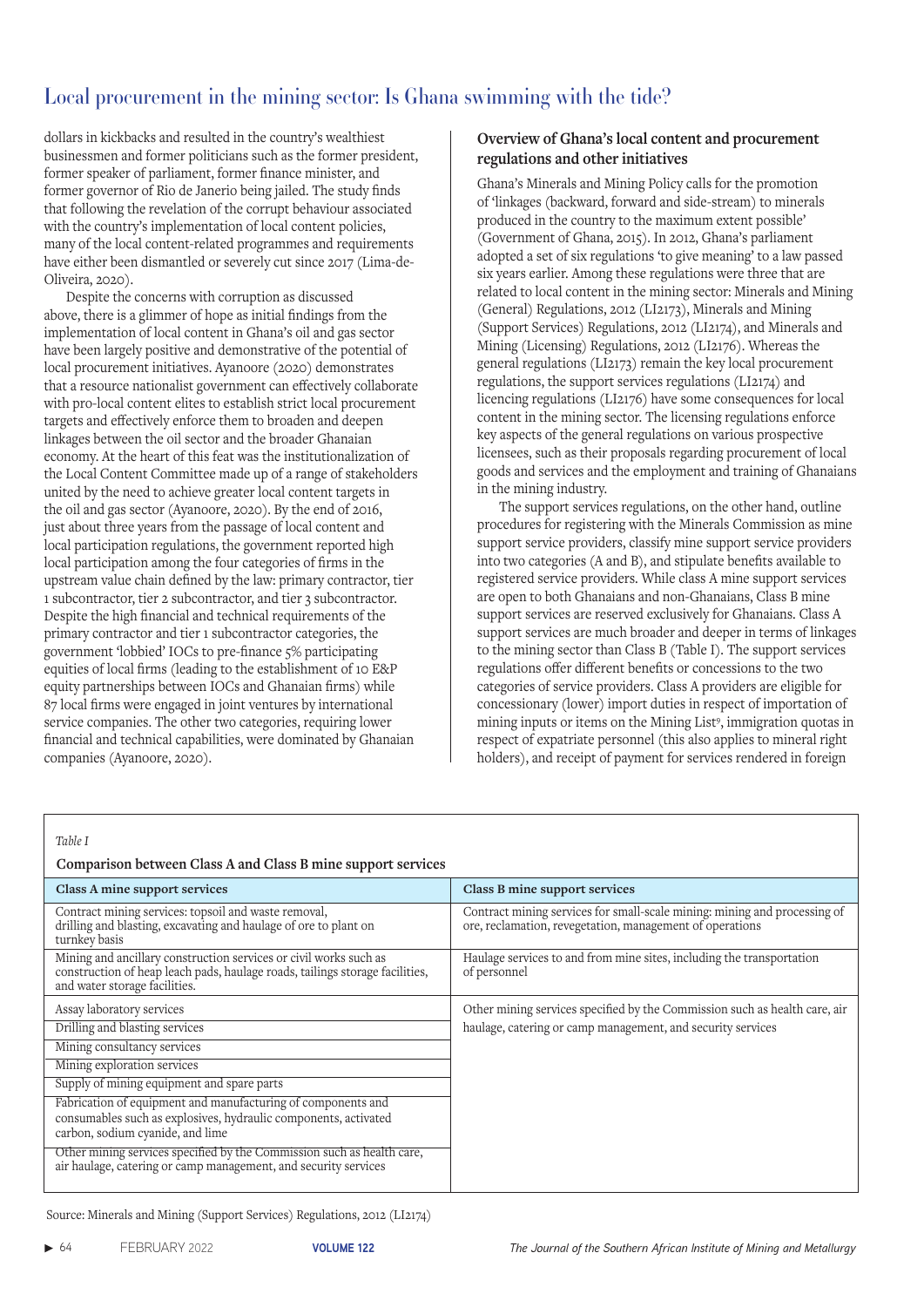currency, subject to the Commission's recommendation and the central bank's approval. The only benefit or concession available to Class B providers is the receipt of payment in foreign currency, subject to the Commission's recommendation and the central bank's approval.

The general mining regulations represent the main local content requirements in the mining sector. The relevant sections of the regulations are contained in the first two sub-regulations and focus on recruitment of expatriates and employment and training of Ghanaians as well as local procurement of mining inputs. Among other prescriptions related to employment of Ghanaians, mineral right holders, support service providers, and licensees to export or deal in minerals are required by the regulations to develop a 5-year renewable plan to be approved by the Commission that spells out recruitment of expatriates and employment and training of Ghanaians to replace expatriates. The second sub-regulation of the general regulations deals with procurement of goods and services with Ghanaian content to the maximum extent possible subject to efficiency, safety, and economy. This requires that the 5-year procurement plan, renewable annually (to deal with possible changes in the procurement list, if any), is submitted within a year of passage of the regulations or commencement of operations for approval by the Commission.

The procurement plan must address the following three things: the targets for local procurement of items on the procurement list, prospects for local procurement, and specific measures or support to providers or suppliers to 'develop the supply of local goods and services'. The Commission shall make available a procurement list with goods and services with Ghanaian content that must be procured in Ghana. There is no definition of Ghanaian content in the regulations and the goods and services on the procurement list need not be locally produced. However, the sub-regulation mandates that in assessing tenders for items on the procurement list, bids with the highest level of Ghanaian participation (based on ownership and management) shall be selected where bids are within 2% of each other by price. There are reporting requirements and sanctions involving payment of full customs import duty to the Commission for items on the procurement list that are directly imported. Further, there is a fine of US\$10 000 for each month of the first two months of non-compliance in terms of obtaining approval of the procurement plan, and subsequently the same amount per day that the breach continues.

In 2011, the International Finance Corporation (IFC), Minerals Commission (MC), and GCoM entered into an MoU to develop a NSDP. Three years thereafter, the NSDP was designed as a three-year intervention programme aimed at building the management and technical capacity of 35 local suppliers in the mining supply chain in order to increase their participation in the mining industry. It is, however, unclear if the NSDP was implemented. In November 2017 the Africa Minerals Development Centre (AMDC), ACET, and Hanover-based German Institute for Geosciences and Natural Resources (BGR) jointly held a twoday workshop in Accra during which another National Suppliers Development Programme was launched by the Vice President

of Ghana. Led by the AMDC, this NSDP seemed different from what had been contemplated earlier by the IFC, MC, and GCoM. Again, it is unclear if this NSDP is being implemented. Despite the GCoM's involvement in these efforts, on 3 July 2020 it put out a call for proposal seeking to recruit a consultant to develop a framework and strategy for positioning Ghana as a hub of mining support services in the sub-region by exploring means of supporting firms in Ghana to provide competitive and quality goods and services to the mining industry. This raised questions about the two versions the NSDP earlier contemplated in the country.

Influenced largely by the need to compensate for negative externalities, create a positive image in the eyes of catchment communities, and obtain a social license to operate (Atienza, Arias-Loyola, and Lufin 2020; Nwapi 2015) rather than a deepseated motive to broaden and deepen linkages, almost all mining companies operating in Ghana have created programmes or initiatives that seek to ensure that catchment communities are given preference in employment and procurement of goods and services. As signature programmes or initiatives of mining companies, they differ from one company to the other in terms of scope and depth.

### **Local procurement in the mining sector: Is Ghana swimming with the tide?**

This section presents and analyses trends in local procurement of goods and service by the mining industry in Ghana following the 2012 adoption of the general regulations, that were updated with the local content and local participation regulations in 2020. Arguably, local procurement of goods and services (especially those produced in-country and largely by the citizenry) holds the largest potential for broadening and deepening linkages between the mining sector and other sectors of the economy in Ghana and therefore enhancing the contributions of mining to inclusive growth and development. In 2020, producing members of GCoM spent \$2.67 billion (about 51.93% of mining revenues) on local procurement of goods and services. Out of this amount, \$198.95 million and \$180.40 million were spent on diesel and electricity respectively while expenditures on imported consumables and capex stood at \$194.18 and \$450.39 respectively (Ghana Chamber of Mines 2021). This compares with \$830.2 million and \$479.7 million spent on statutory payments to the state (taxes and workers' pension payments) and workers' salaries in 2020, respectively (*ibid*.).

In relation to emoluments, there is deep-seated concern about wide disparities and inequalities in the mining industry as the top 10% of the staff population was recently reported to be earning about half of overall basis salary while a few expatriates and management staff earn about two-thirds of mining industry's wealth (Ankrah *et al.*, 2017). An earlier report citing a study by the Ghana Mineworkers Union also indicated that 90% of mineworkers' share of wage income is less than 10% of that of the highest paid staff (Ghana News Agency, 2015). It is, however, generally believed (and flowing from Hirschman's linkages theory) that spending on locally produced goods and services tends to create greater multiplier effects than spending on statutory payments and salaries. In light of this, the analysis that follows will focus mainly on procurement of goods and services by mining companies. Figure 2 shows the trend in the major categories of expenditure that mining companies make in the course of their operations.

<sup>&</sup>lt;sup>9</sup>The Mining and Minerals Law offers exemptions to mineral right holders from payment of import duties in relation to importation of plant, equipment, and mining consumables that are provided on the Mining List. The regulations extend similar concessions to Class A providers, but not to Class B.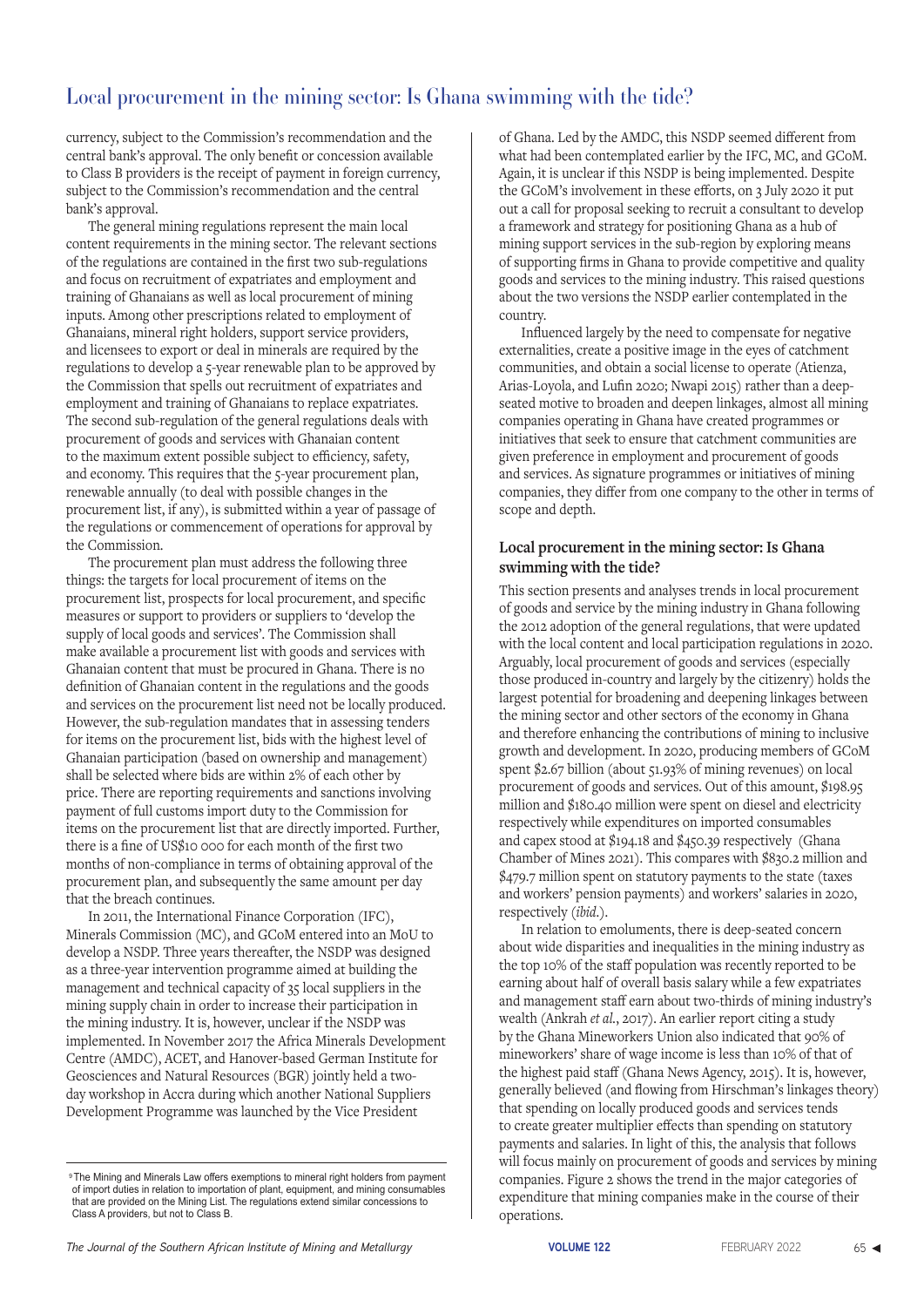

**Figure 2—Trends in major expenditures by mining companies (thousand US\$)**

| Table II<br>Data on procurement of items on the procurement list, 2014 |                     |           |           |                          |           |           |  |
|------------------------------------------------------------------------|---------------------|-----------|-----------|--------------------------|-----------|-----------|--|
| Product                                                                | 2014                |           |           | 2015                     |           |           |  |
|                                                                        | Total procurement   | % locally | % locally | <b>Total procurement</b> | % locally | % locally |  |
|                                                                        | (US\$)              | procured  | produced  | (USS)                    | produced  | produced  |  |
| Grinding media                                                         | 67 947 404.46       | 49.46     | 44.19     | 62 283 571.00            | 45.16     | 28.73     |  |
| Electrical cables                                                      | 2 2 9 2 5 8 0 . 5 2 | 60.55     | 7.53      | 1 350 579.89             | 70.30     | 36.13     |  |
| HDPE/PVC pipes                                                         | 5 010 304.67        | 100.00    | 98.50     | 9767869.65               | 99.82     | 99.57     |  |
| General lubricants                                                     | 12 641 802.22       | 97.30     | 97.30     | 11 221 521.45            | 97.40     | 97.40     |  |
| Ouick/hydrated lime                                                    | 30 236 784.40       | 100.00    | 100.00    | 21 812 497.94            | 100.00    | 100.00    |  |
| Tyre retreading                                                        | 1 441 519.40        | 100.00    | 100.00    | 751 665.99               | 100.00    | 100.00    |  |
| Explosives                                                             | 60 668 569.92       | 100.00    | 100.00    | 63 289 945.58            | 100.00    | 100.00    |  |
| Cement                                                                 | 3585735.09          | 100.00    | 100.00    | 769 572.00               | 100.00    | 100.00    |  |
| Total                                                                  | 183824700.7         | 80.64     | 77.99     | 171 247 223.50           | 79.64     | 73.38     |  |

Author's compilation based on Minerals Commission data (Minerals Commission 2020)

For Ghana, the vision is to ensure that as much as possible of the \$2.67 billion spending on locally procured inputs in 2020 is actually made on goods and services (excluding diesel and electricity) that are produced locally and meet some level of 'Ghanaian content' as far as ownership, management, and general staffing of the producing firms are concerned. This was the vision of the government of Ghana when, in 2012 and 2020, relevant regulations were passed to promote job creation through the use of local expertise and products (local goods and services) in the mining industry value chain (Government of Ghana, 2012, 2020). In accordance with the general regulations, the Minerals Commission published the first procurement list with eight items in 2013. The performance of the industry regarding these items in 2014 and 2015 is presented in Table II. Out of the almost US\$184 million total spend on items on the procurement list in 2014 (this is less than a quarter of total expenditures incurred by mining companies on local procurement of non-energy goods and services, which amounted to about US\$771 million), US\$148 million worth of those items was obtained from in-country suppliers and manufacturers, with US\$143 million (78% of total spend) on locally manufactured goods. And out of US\$171 million total spend on items on the procurement list in 2015 (which is less than a fifth of total spend by miners on local procurement of nonenergy goods and services which amounted to US\$866 million), about US\$136 million of items were procured locally, out of which US\$126 million worth of items (representing 73% of total spend) were locally produced.

The data on grinding media and electrical cables deserves some comment. In 2015, the country's installed capacity for producing grinding media could meet about half of industry demand. One of the three local manufacturers was in the process of adding a third plant in order to double installed capacity and be able to manufacture other sizes and specifications of grinding media to meet the requirements of other miners. With that expansion, local manufacturers could meet all the demand in the sector. In interviews two producers expressed concern about power (not regularly available and expensive) and payment of import duties and other taxes on importation of steel bars used in producing grinding media, whereas mining companies are exempt from paying import duties and related taxes when directly importing grinding media. They called for incentives (such as export subsidies) to enable them to maintain the local market and increase exports (which had been started by those local producers on a small scale).

Regarding electrical cables, the country has world-class producers – Tropical Cables and Conductors Limited and Nexans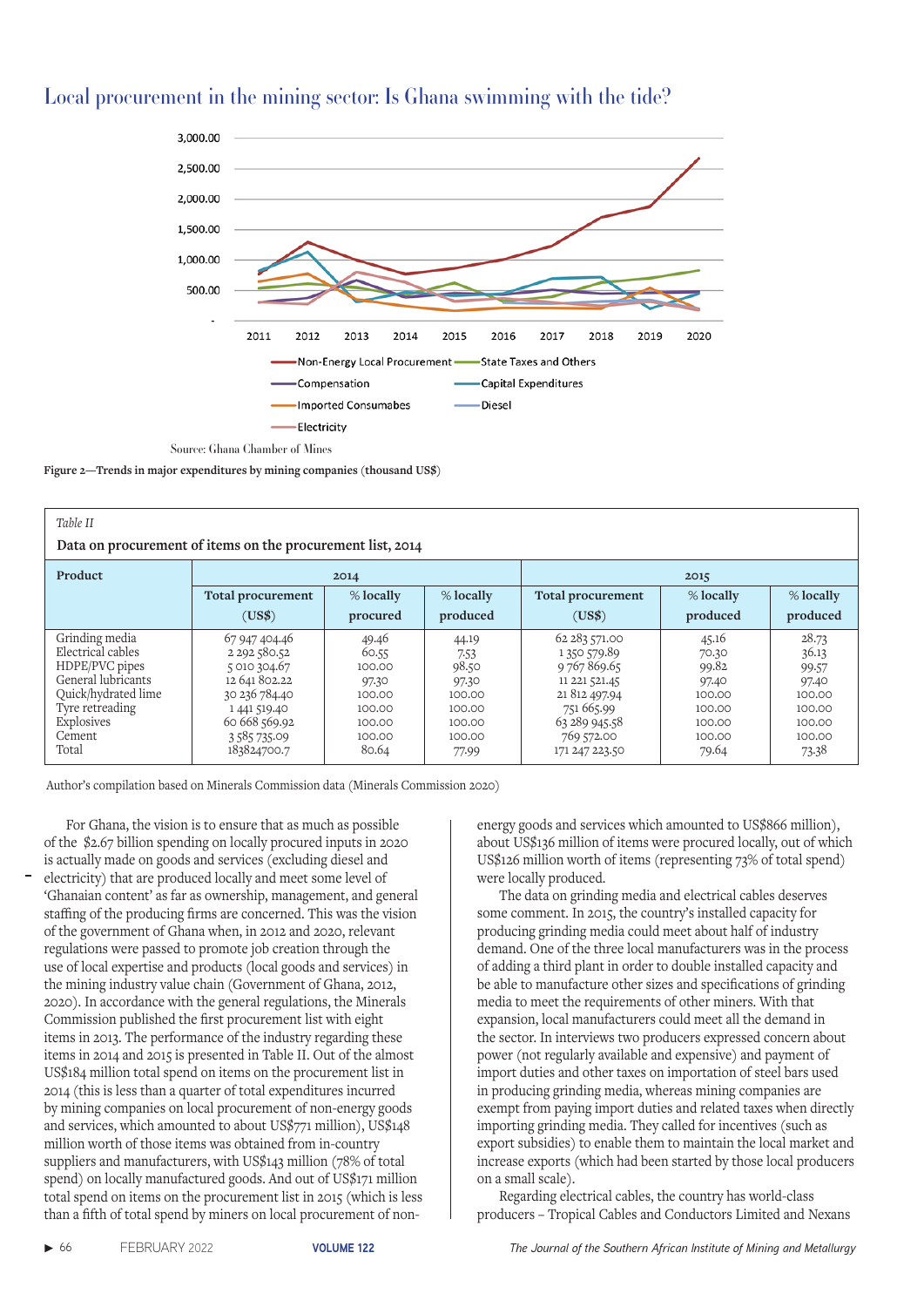Cables and Metals Limited. Yet mining companies have been very reluctant to source their electrical cables from these producers for various reasons. Electrical cables are very critical inputs, and engineering firms that construct mining plants often recommend particular specifications and brands. This makes it difficult for mining firms to ignore the advice of consulting firms with respect to electrical cables. Furthermore, even when mining companies want to try locally produced electrical cables the classifications (and specifications) make it difficult to buy from producers. For example, an electrical product with a particular specification can be classified differently by different producers in Ghana. This also presents a challenge to the mining companies when considering procuring electrical cables from local sources. The challenge regarding the use of local electrical cables by mining companies reflects lack of urgency and weak coordination among key state agencies (such as the Minerals Commission and Standards Authority). However, the GCoM has since taken steps to address the challenge by facilitating various meetings involving local producers of electrical cables, mining companies, and other state agencies such as the Standards Authority to address pertinent concerns including development of related standards.

In 2015 the procurement list was revised to include an additional 11 items, bringing the total to 19. The 2015 edition also stipulated penalties (5% for all items except electrical cables, which attracted 10% penalty) to be paid by mining companies who import these products. Instead of the penalty, some of the local producers interviewed suggested that those items should be removed entirely from the mining list. The list contains items that are exempted from import duties and related levies and charges. This has been identified as a major impediment to the expansion of local production for the mining sector. The performance of the industry is presented in Table III. In the year 2018, the total spend on procurement list items amounted to \$426 million, which was

about a quarter of the industry's total in-country purchases of goods and services (excluding diesel and power), which amounted to \$1.702 billion in that year. Out of the total spend of \$426 million on the items on the procurement list, \$394 million (representing 92.4%) was procured in-country while \$252 million (representing 59%) was spent on locally manufactured inputs.

The inclusion of 11 additional items reduced the proportion of inputs locally produced on the procurement list for the mining industry from 80% and 73% in 2014 and 2015 respectively to 52%, 64%, and 59% in 2016, 2017, and 2018 respectively. In terms of value, six items are very important and make up about 97% of the total spend on procurement list items. These are grinding media, general lubricants, quick/hydrated lime, explosives, haulage services, and catering services. As regards haulage services, for example, the industry spends an average of US\$185 million, almost entirely on local services, though less than half of that is offered by local firms while the remaining half represent 'imported' services. With respect to grinding media, local producers met between a third and half of industry demand over the same period. The performance as regards the other four items is excellent, with many of them meeting industry demand fully for most of the years. .

Over the period, it can be observed that the mining industry has acted contrary to the regulations by directly importing items that appear on the mining procurement list. In 2014, for example, \$35.6 million worth of items on the list (falling to US\$32.4 million in 2018) which should have been procured in-country were imported directly by the mining companies themselves. From Figure 3, it is clear that the mining industry has consistently been directly importing items on the tune of between US\$30 million and US\$35 million. This notwithstanding, the value of non-energy goods and services procured locally has been growing markedly. While the value of the first eight items hovered around US\$180

#### *Table III*

 **Data on procurement of items on the procurement list, 2016-2018**

| Product                   | 2016           | 2017        | 2018        |                  |           |           |                |             |                   |
|---------------------------|----------------|-------------|-------------|------------------|-----------|-----------|----------------|-------------|-------------------|
|                           | Total          | $%$ locally | $%$ locally | Total            | % locally | % locally | Total          | $%$ locally | % locally         |
|                           | procurement    | produced    | produced    | procurement      | produced  | produced  | procurement    |             | produced produced |
|                           | (US\$)         |             |             | (US\$)           |           |           |                |             |                   |
| Grinding media            | 60 595 146.96  | 54.30       | 42.24       | 63 081 057.10    | 65.95     | 43.64     | 83 058 867.33  | 61.55       | 38.50             |
| Electrical cables         | 1451848.79     | 90.35       | 73.39       | 1 778 316.14     | 91.51     | 34.42     | 2 971 025.99   | 98.63       | 56.20             |
| HDPE/PVC pipes            | 5 727 456.35   | 100.00      | 99.74       | 6 593 008.95     | 100.00    | 67.80     | 5 630 022.36   | 100.00      | 99.38             |
| General lubricants        | 13817800.04    | 99.98       | 99.98       | 15 473 514.09    | 100.00    | 99.73     | 11 654 523.87  | 100.00      | 66.40             |
| Quick/hydrated lime       | 17 292 271.37  | 100.00      | 87.82       | 15 239 921.16    | 100.00    | 86.67     | 14 838 937.59  | 100.00      | 82.62             |
| Tyre retreading           | 707 735.50     | 100.00      | 100.00      | 678 900.64       | 100.00    | 100.00    | 179 014.23     | 100.00      | 100.00            |
| Explosives                | 79 960 882.70  | 100.00      | 100.00      | 73 890 992.84    | 100.00    | 100.00    | 94 025 915.37  | 100.00      | 100.00            |
| Cement                    | 437 340.17     | 100.00      | 100.00      | 445 784.21       | 100.00    | 100.00    | 432 223.71     | 100.00      | 100.00            |
| Bolts and nuts            | 786 676.74     | 97.32       | 7.12        | 874 261.41       | 97.51     | 3.24      | 589 419.18     | 95.91       | 0.00              |
| Crucibles                 | 208 570.95     | 49.38       | 5.66        | 230 013.89       | 39.38     | 0.04      | 223 586.93     | 62.42       | 20.50             |
| Plastic sample bags       | 644 404.85     | 100.00      | 100.00      | 565 790.45       | 100.00    | 97.62     | 718 086.44     | 100.00      | 100.00            |
| Calico bags               | 216 769.63     | 100.00      | 100.00      | 194 953.05       | 100.00    | 100.00    | 141 820.68     | 99.96       | 99.96             |
| <b>Bullion</b> boxes      | 7632.38        | 73.21       | 73.21       | 38 607.57        | 95.35     | 95.35     | 25 361.66      | 84.34       | 0.00              |
| Chain link fencing        | 206 133.83     | 33.88       | 6.83        | 66 187.25        | 93.35     | 57.03     | 169 376.33     | 33.74       | 2.27              |
| Conveyor rollers          | 535 481.62     | 63.67       | 61.25       | 651 712.31       | 61.10     | 43.34     | 748 590.90     | 78.55       | 65.03             |
| Metal/PVC core trays      | 675 687.01     | 100.00      | 0.00        | 846 501.33       | 92.48     | 0.00      | 1 131 392.39   | 100.00      | 0.00              |
| Overalls and work clothes | 1021486.37     | 99.74       | 91.02       | 1,338,148.68     | 100.00    | 80.41     | 972,059.09     | 100.00      | 81.61             |
| Haulage services          | 188 521 099.84 | 100.00      | 25.58       | 190,420,636.74   | 100.00    | 50.27     | 185,943,114.38 | 100.00      | 39.72             |
| Catering services         | 22 026 737.84  | 100.00      | 61.85       | 22, 277, 883. 73 | 100.00    | 73.58     | 23,002,592.62  | 100.00      | 100.00            |
| Total                     | 394 841 162.94 | 92.83       | 52.31       | 394,686,191.54   | 94.40     | 63.49     | 426,455,931.05 | 92.41       | 59.31             |

Source: Author's compilation based on Minerals Commission data (Minerals Commission 2020)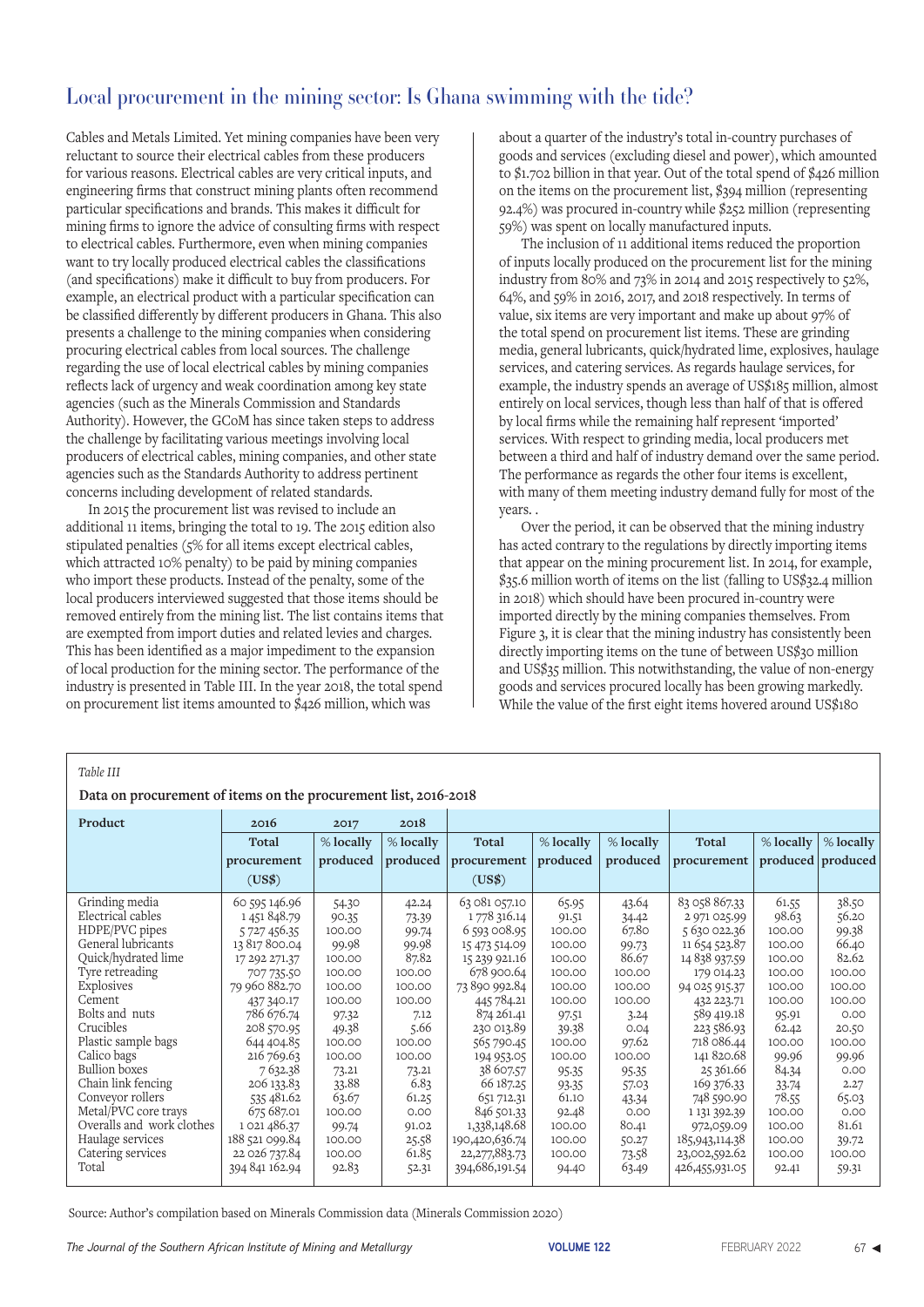







Source: Minerals Commission and Chamber of Mines









million, increasing to about US\$400 million when 11 other items were added to the list, the total spend on non-energy goods and services procured locally by the mining industry has increased from less than US\$800 million in 2014 to over US\$1.7 billion in

2018 (it reached over US\$2.7 billion in 2020), see Figure 4. This raises some concerns and questions about the extent to which Ghana is swimming with the tide of local procurement in the mining sector.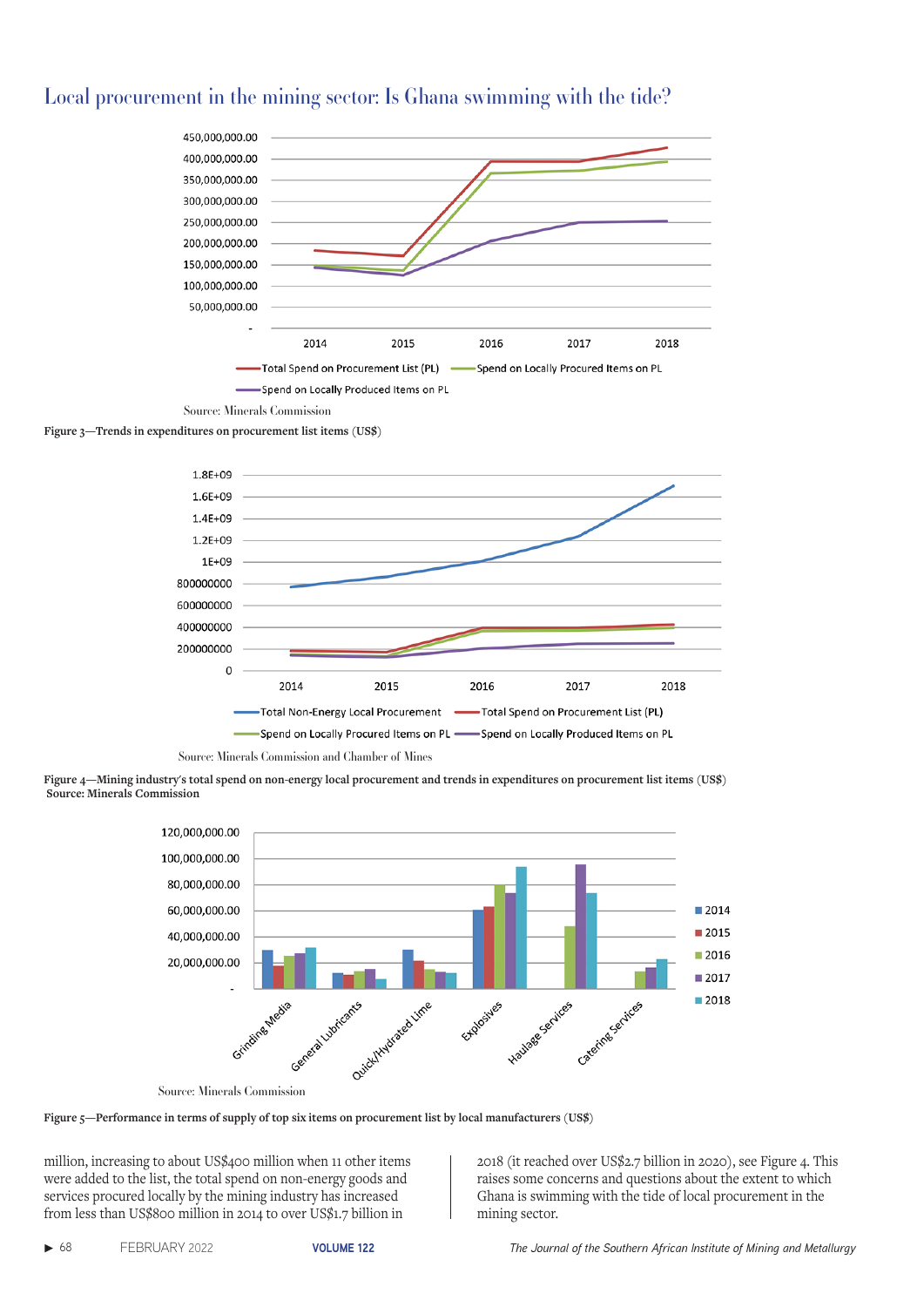

**Figure 6—Performance in terms of supply of top six items on procurement list by local producers as percentage of total spend on those items**

### Local procurement in the mining sector: Is Ghana swimming with the tide?

It is worthy of note that the items on the procurement list are inputs that the country is supposed to have the potential to produce locally, yet locally produced goods and services met less than 60% of the total spend on those items between 2016 and 2018 (and less than 80% in 2014 and 2015). While this does not look bad in general, as grinding media, general lubricants, explosives, and catering services showed an overall increasing trend (Figures 5 and 6), there is some concern with quick/hydrated lime and haulage services. While locally produced quick/hydrated lime supply to the mines showed a decreasing trend (falling from US\$30 million in 2014 to US\$ 12 million in 2018), supply of haulage services by Ghanaian businesses increased from US\$48 million in 2016 to US\$96 million in 2017 (nearly double) but reduced to US\$74 million in 2018. Similar mixed performance can be observed for the other items on the list. This requires a tailored supply chain development programme to carry local producers along.

While there is currently no supply chain development programme being implemented by the government to facilitate expansion in local production of items on the procurement list on a sustainable basis , there are questions surrounding the level of 'Ghanaian content' for those items that are locally produced. The dominance of international firms exclusively owned by non-Ghanaians in the mining suppliers' sector, such as Lycopodium, Atlas Copco, Boart Longyear, Sandvik, Liebherr, Mantrac/Caterpillar, African Explosives, Maxam, Carmeuse Lime Products, and Castrol, among others, is well noted (Bloch and Owusu 2011). To what extent are Ghanaians participating in firms producing these goods and services, in terms of ownership, management, and employment? Similar questions can be posed with respect to the other locally produced goods and services

outside the procurement list. Responding to this question will require the Minerals Commission and GCoM to collate and share relevant data. Unfortunately, after collaborating with the World Bank (2012) to produce a relevant framework for measuring local procurement as elaborated in section 2, these agencies have yet to apply this template and publish the findings. On the issue of supply chain development, some attempts have been made in the past (as previewed under the overview of Ghana's local content and procurement regulations and other initiatives) but they have largely remained on the drawing board.

Ghana's approach to local procurement in the mining sector differs markedly from what pertains in the oil and gas sector, with implications for how far and how quickly gains can be realized. In the oil and gas sector, three categories of subcontractors or service providers have been recognized on the basis of capital (see Table IV). In contrast, the approach in the mining sector recognizes two classes of service providers as described above: class A for servicing large-scale mines and class B for servicing small-scale mines. The approach in the oil and gas sector allowed for greater participation of Ghanaians, especially in the tier 2 and tier 3 subcontractor categories. The Petroleum Commission intervened to implement high levels of joint venture equities benefiting 87 local companies at the tier 1 subcontractor level, while at the primary contractor level, international oil companies were lobbied to pre-finance 5% participating equities of local firms (Ayanoore, 2020). Another area of difference relates to the specification of local content levels for ten service categories over a period of time (see Table V). The mining sector approach has a 2% margin on bids with the highest level of Ghanaian participation based on ownership, management, and employment.

 *Table IV*

Different categories of operators in the oil and gas industry

| Category                                                                                   | Scope of work                                                                                                                                                                                                                    | <b>Financing threshold</b>                                                                                                     |
|--------------------------------------------------------------------------------------------|----------------------------------------------------------------------------------------------------------------------------------------------------------------------------------------------------------------------------------|--------------------------------------------------------------------------------------------------------------------------------|
| Primary contractor<br>Tier 1 subcontractor<br>Tier 2 subcontractor<br>Tier 3 subcontractor | Engages in exploration and production activities<br>Provides direct services to primary contractors<br>Renders services to tier1 subcontractors and primary contractors<br>Renders indirect or support services to oil companies | \$5 million or more<br>$$1$ million - \$5 million<br>$\text{\$o.s}$ million - $\text{\$1}$ million<br>Less than $$o.5$ million |

Source: Ayanoore (2020)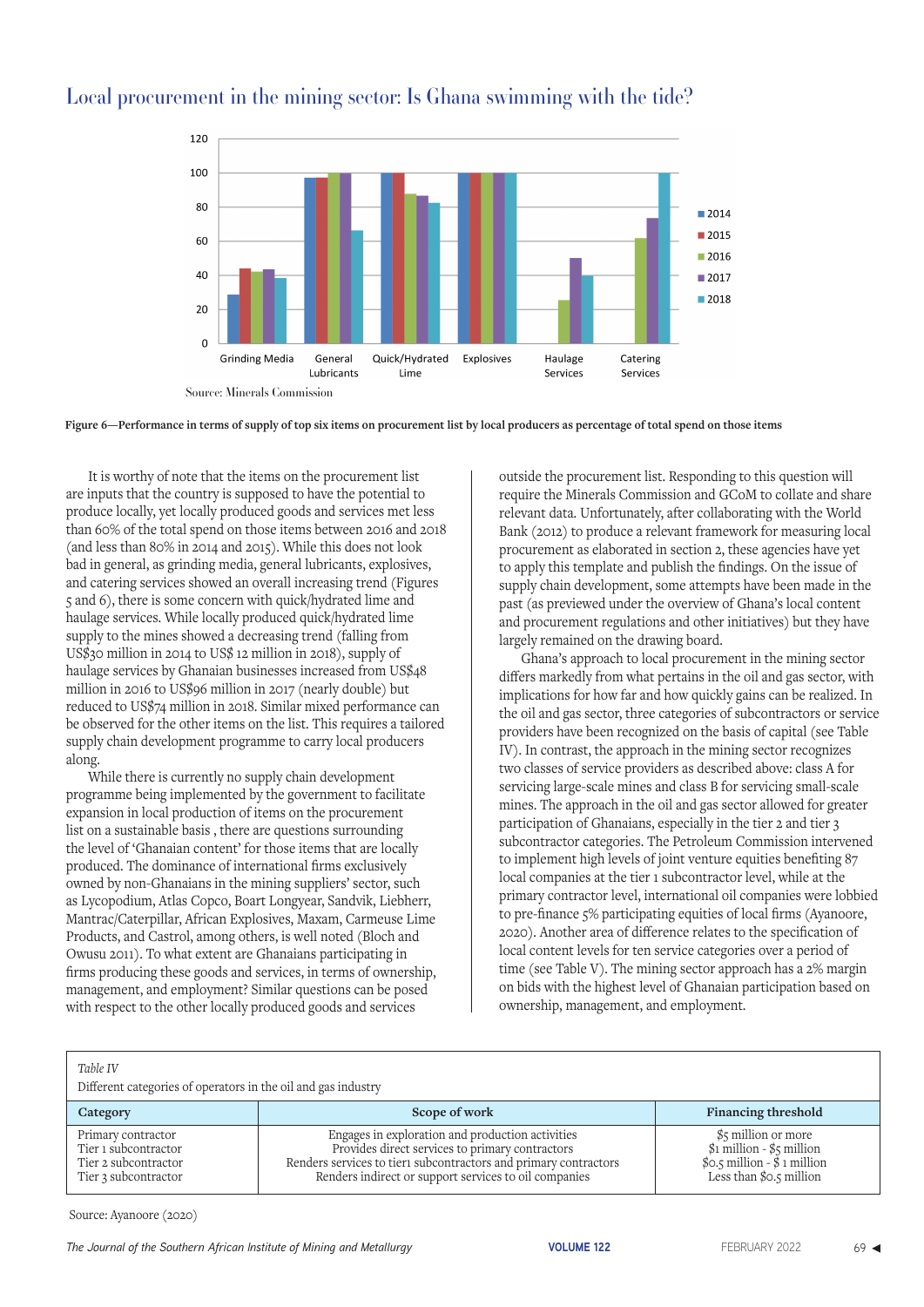| Table V<br>Goods and services categories and specified minimum local content levels |                                                                                                                                                                                                                                                                                                                                                                                                                                                                                                           |                                                                                                                                 |                                                                                                                                 |                                                                                                                                      |  |  |
|-------------------------------------------------------------------------------------|-----------------------------------------------------------------------------------------------------------------------------------------------------------------------------------------------------------------------------------------------------------------------------------------------------------------------------------------------------------------------------------------------------------------------------------------------------------------------------------------------------------|---------------------------------------------------------------------------------------------------------------------------------|---------------------------------------------------------------------------------------------------------------------------------|--------------------------------------------------------------------------------------------------------------------------------------|--|--|
|                                                                                     | Goods and services (there are other subservices under each category)                                                                                                                                                                                                                                                                                                                                                                                                                                      |                                                                                                                                 | Minimum local content levels                                                                                                    |                                                                                                                                      |  |  |
|                                                                                     |                                                                                                                                                                                                                                                                                                                                                                                                                                                                                                           | Start $(\%)$                                                                                                                    | 5 years $(\%)$                                                                                                                  | to years $(\%)$                                                                                                                      |  |  |
| 6<br>8<br>9<br>10                                                                   | FEED, detailed engineering, and other engineering services<br>Fabrication and construction<br>Materials and procurement<br>Well drilling services<br>Research and development relating to in-country services<br>Exploration, subsurface, petroleum engineering, and seismic services<br>Transportation, supply, and disposal services<br>Health, safety, and environment services<br>Information systems, information technology, and communication Services<br>Marine operations and logistics services | $10 - 20$<br>$10 - 20$<br>$20 - 60$<br>$10 - 40$<br>$20 - 40$<br>$10 - 40$<br>$30 - 80$<br>$20 - 100$<br>$20 - 80$<br>$10 - 80$ | $30 - 50$<br>$30 - 50$<br>$40 - 80$<br>$20 - 70$<br>$30 - 70$<br>$30 - 70$<br>$60 - 90$<br>$30 - 100$<br>$50 - 90$<br>$30 - 90$ | $60 - 80$<br>$50 - 100$<br>$60 - 100$<br>$70 - 95$<br>$60 - 90$<br>$55 - 90$<br>$80 - 100$<br>$45 - 100$<br>$70 - 100$<br>$45 - 100$ |  |  |

Source: Ayanoore (2020)

The third edition of the local procurement list, published in 2018, departed from the previous editions by reserving certain services exclusively to Ghanaians. This suggests that in future, mining companies may be compelled to procure other goods and services from firms that are exclusively or majority owned by Ghanaians and with some specified level of Ghanaian participation in terms of employment and management. The new items added to the list are as follows: security services (exclusive Ghanaian directors and shareholders), legal services (exclusive Ghanaians), insurance services (strictly incorporated in Ghana), and financial services (strictly incorporated in Ghana). The rest are, contract mining (strictly incorporated in Ghana), fuel (exclusive Ghanaian directors and shareholders), activated carbon, cable bolt and accessories, split setts, rebars, mining mesh and cupels (Ministry of Lands and Natural Resources, 2018).

Notwithstanding the evolution in the local procurement policy, some local suppliers interviewed complained that they are unable to obtain contracts with mining companies despite recent efforts by the government to increase local content. This is largely a result of the high standards demanded of local suppliers by mining companies. Some local suppliers contend that meeting these standards requires time as well as support from the both the government and mining companies. An official of one of the local supplier firms added that 'the first-class supplier firms that mining companies are used to dealing with were not built overnight'. Further to these concerns is the recent increment in fees paid by local suppliers to obtain and renew permits. In July 2020, local mining contractors accused the Minerals Commission of collapsing their businesses with outrageous charges, following an increment about 500% in annual fees paid to the Commission (Tijnani, 2020).

Some local companies questioned the wisdom behind the local procurement and local content policy, describing the approach as narrow. In an interview with a local mining support services provider (and a member of the GCoM), one official questioned why the government wouldn't rather channel efforts being made to enhance local content into growing local mining companies to become multinational entities. He reasoned that once there are multinational mining firms that originate from the country, they will naturally deal more with local suppliers than is the case with the foreign multinationals that dominate the industry. As such, the challenges of enclave mining that local content policies and laws have been designed to address would be better dealt with if efforts are rather geared towards developing local mining giants.

In this regard, the state may consider the case of Botswana where an active state involvement in the mining sector (particularly diamonds) was leveraged for the growth of local SMEs in the sector. Furthermore, recent moves by the Minerals Commission to establish a medium-scale mining sector where current small-scale mining companies will be allowed to enter into joint ventures with foreign partners may also be explored .

### **Conclusions**

Ghana's approach to local content in the mining sector has taken off in a collaborative spirit between regulatory authorities and mining companies. Since the general regulations were passed in 2012, in-country procurement by the mining industry has increased significantly (though most of the products are imported by third parties) along with a reduction in inputs directly imported by mining companies. Over the same period, locally manufactured inputs for the mining industry have steadily grown and in some cases meet the entire demand of the mining industry. However, local production of mining inputs as well as Ghanaian participation in both suppliers and manufacturers in terms of ownership is still on the low side. Evolution in the local procurement list, which allows for some inputs to be reserved exclusively for Ghanaian or meet some minimum 'Ghanaian content' requirements, as is the case in the oil and gas sector, has potential for improving the situation. Furthermore, there is need for a well-thought-out strategy and programme of activities to offer local manufacturers and suppliers needed support and guidance so they are able to meet the high standards and demands of the industry. Despite concerns about local procurement and local content initiatives in broadening and deepening linkages between mining and other sectors of the economy (see Geenen, 2019), the findings of this study support the view that local procurement and local content initiatives remain relevant. In light of this, the following actionable measures and policy recommendations are offered to expand and deepen local procurement in the Ghana mining sector:

- (i) Revision and implementation of the National Suppliers Development Programme collaboratively developed by the IFC, the Chamber of Mines, and the Minerals Commission.
- (ii) Removal of all goods and services that are on the mining procurement list from the mining list (list of products that are exempted from payment of import duties and related levies).